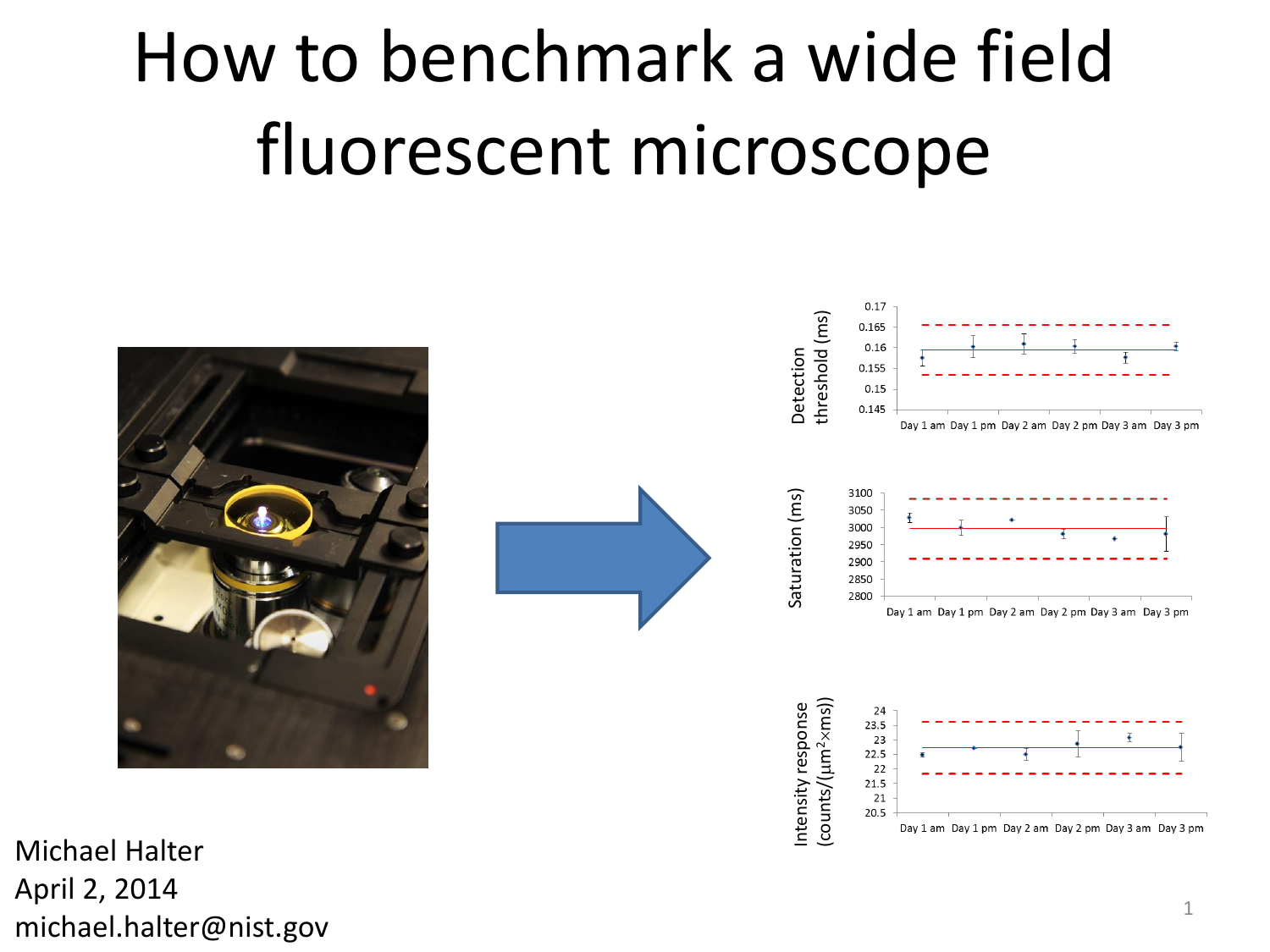# Summary

- The ability to generate measurements that characterize a wide-field fluorescence microscope is useful to ensure **nominal instrument performance**.
- The procedure described here **benchmarks** the microscope to a **commercial fluorescent glass** that has similar excitation and emission properties to FITC, GFP, etc.
- The procedure can be expanded to benchmark **other fluorescent channels** when suitable reference materials are available.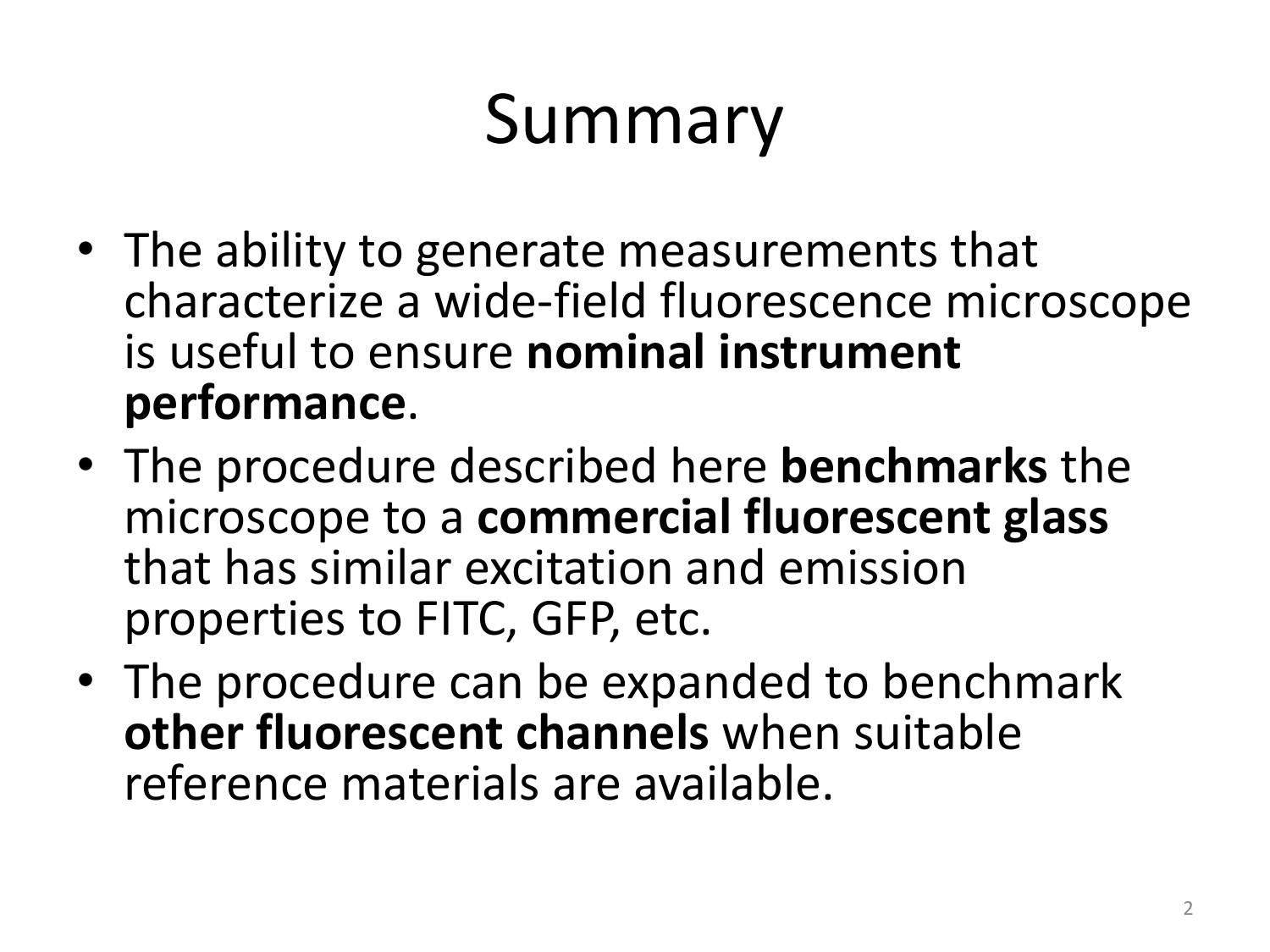# Limitations

- This is a beta-test
	- $-$  Only tested with  $\sim$ 10 different widefield microscope systems with CCD detectors (not CMOS) and 10x magnification objectives
	- GG 475 Schott glass fluorescence is excited between 450 nm-470 nm (lower wavelengths can cause photobleaching) and emits 520 nm – 700 nm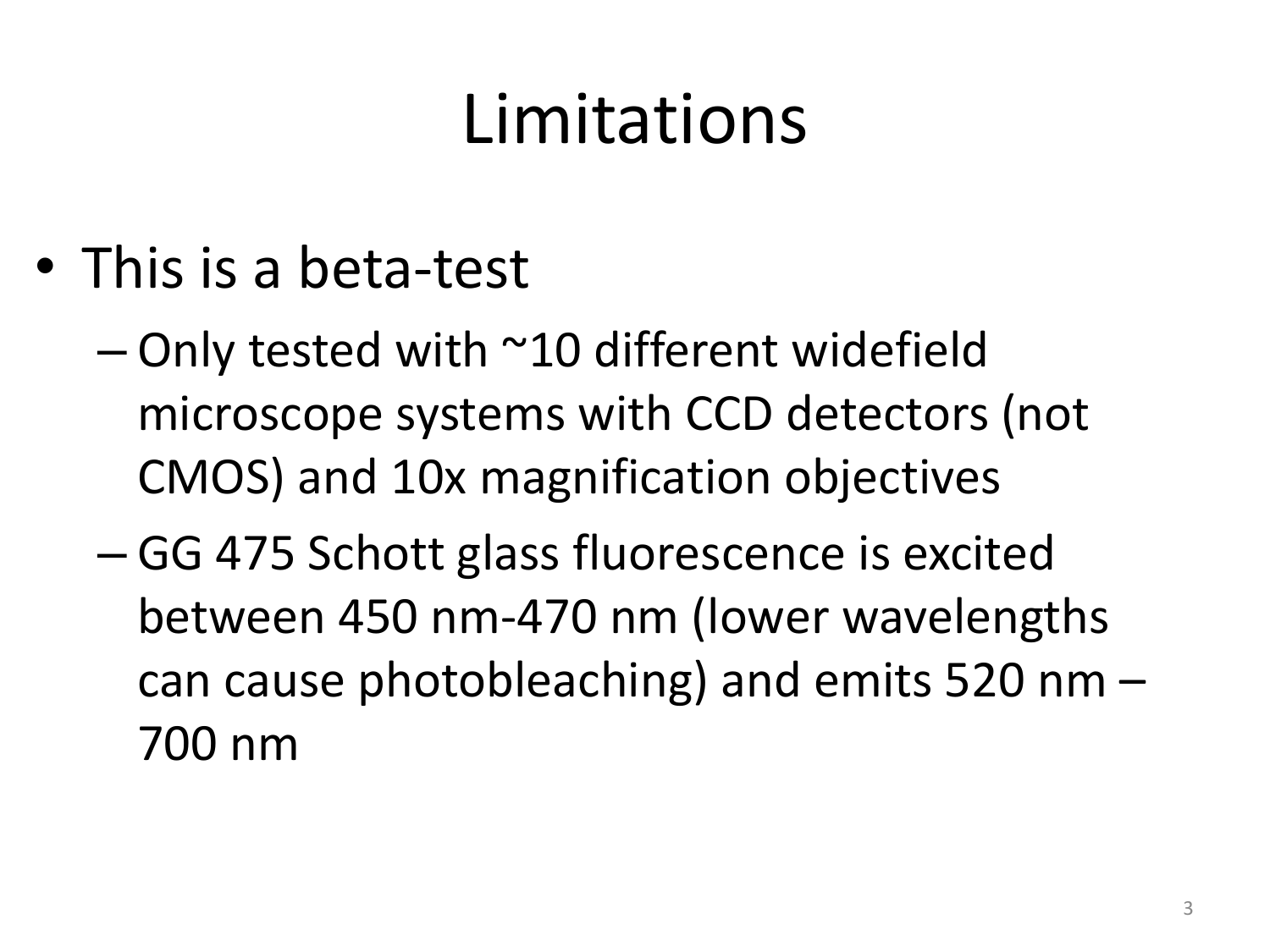# Step 1: Prerequisites

- Manual or automated wide field fluorescence microscope with 10x objective  $\sim$  0.15-0.3 NA<sup>1</sup> and a CCD camera
- Filter set to image FITC or similar fluorophore.
- Ensure there is a Micro-Manager driver available for your microscope camera.

[-http://www.micro-manager.org/wiki/Device%20Support](http://www.micro-manager.org/wiki/Device Support)

(tested with Roper CoolSnap FX, HQ, and HQ2; Zeiss AxioCam; ThorLabs DCC1545, Retiga 2000R)

 $1$ May also work with other objectives.  $4\frac{4}{4}$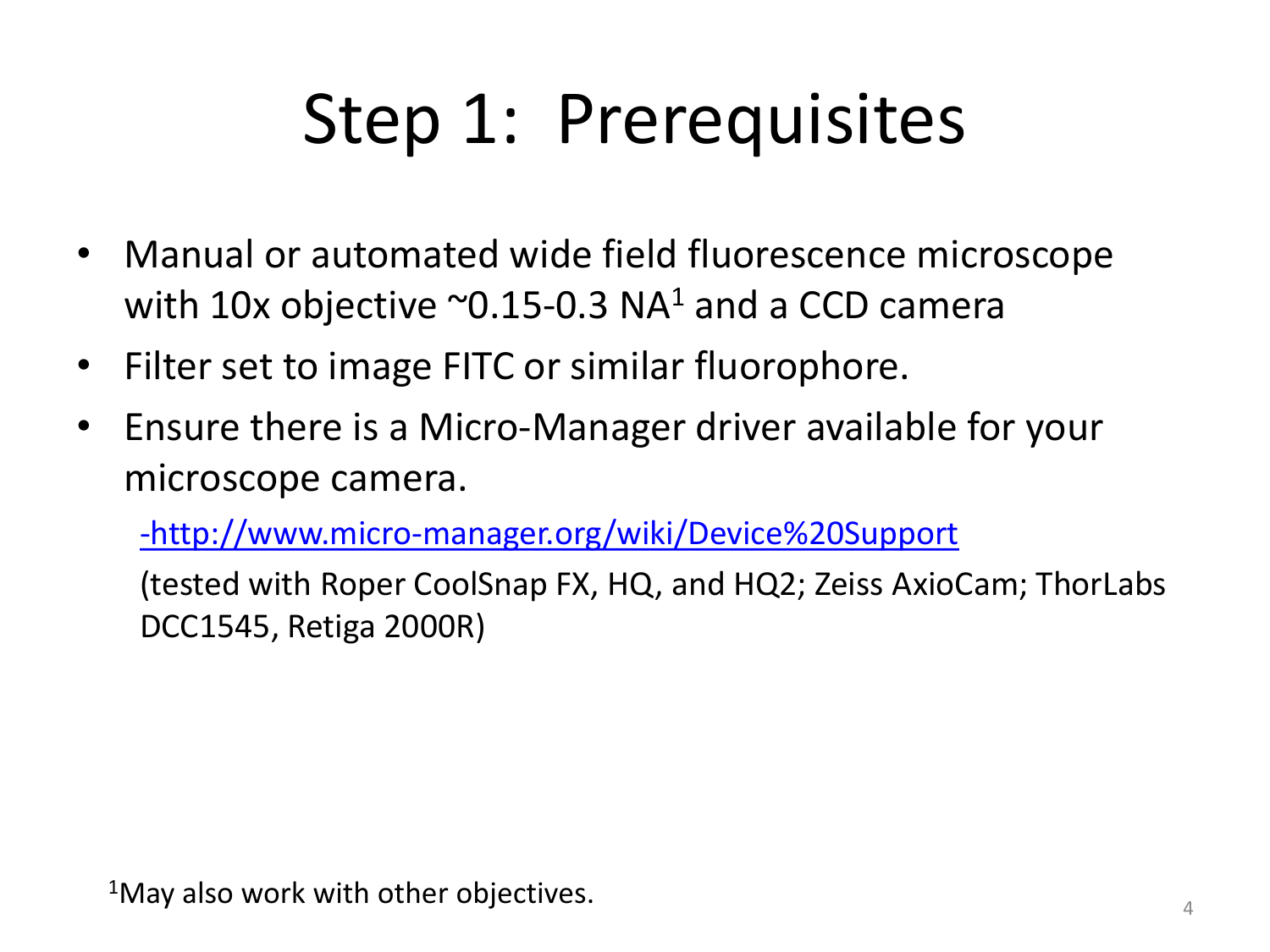# Step 2: Things you need

- Download
	- MicroManager (w/ImageJ) to the computer that will control the camera on the microscope (http://www.micro-manager.org/wiki/Download Micro-Manager Latest Release)
	- MicroManager benchmarking script [http://www.nist.gov/mml/bbd/cell\\_systems/upload/Microscope\\_Performance\\_v1.2.txt](http://www.nist.gov/mml/bbd/cell_systems/upload/Microscope_Performance_v1.2.txt)
- Identify a computer with a printer and Excel to use for control charting of benchmarking metrics
	- Download Excel spreadsheet template for control charting [http://www.nist.gov/mml/bbd/cell\\_systems/upload/Microscope\\_Charting Template\\_v2.xlsx](http://www.nist.gov/mml/bbd/cell_systems/upload/Microscope_Charting Template_v1.xlsx))
- Schott Glass GG475 (25 mm dia x 3 mm thick)<sup>1</sup>
- Sample holder for the Schott Glass<sup>2</sup>
- Spatial calibration slide/stage micrometer

<sup>1</sup>Available from Edmund Scientific and other filter suppliers. Other fluorescent materials can be used for benchmarking. The material should be photostable and homogenously fluorescent to facilitate accurate benchmarking. <sup>2</sup>See next page.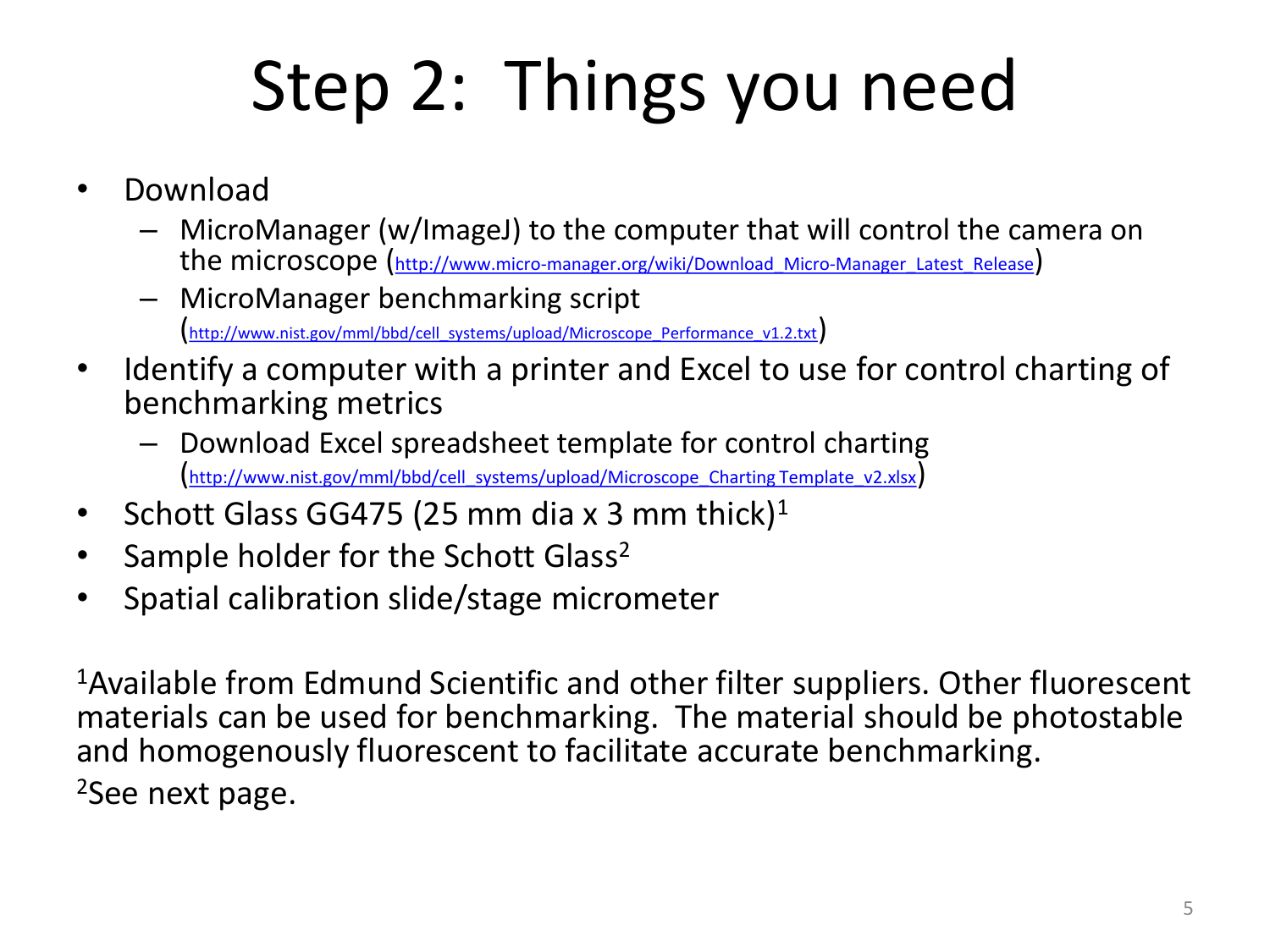## Example Sample Holders



6 well plate

adapter

Hole in polystyrene sample holders was cut with a Dremel tool. Rough edges were removed by scraping with a razor blade.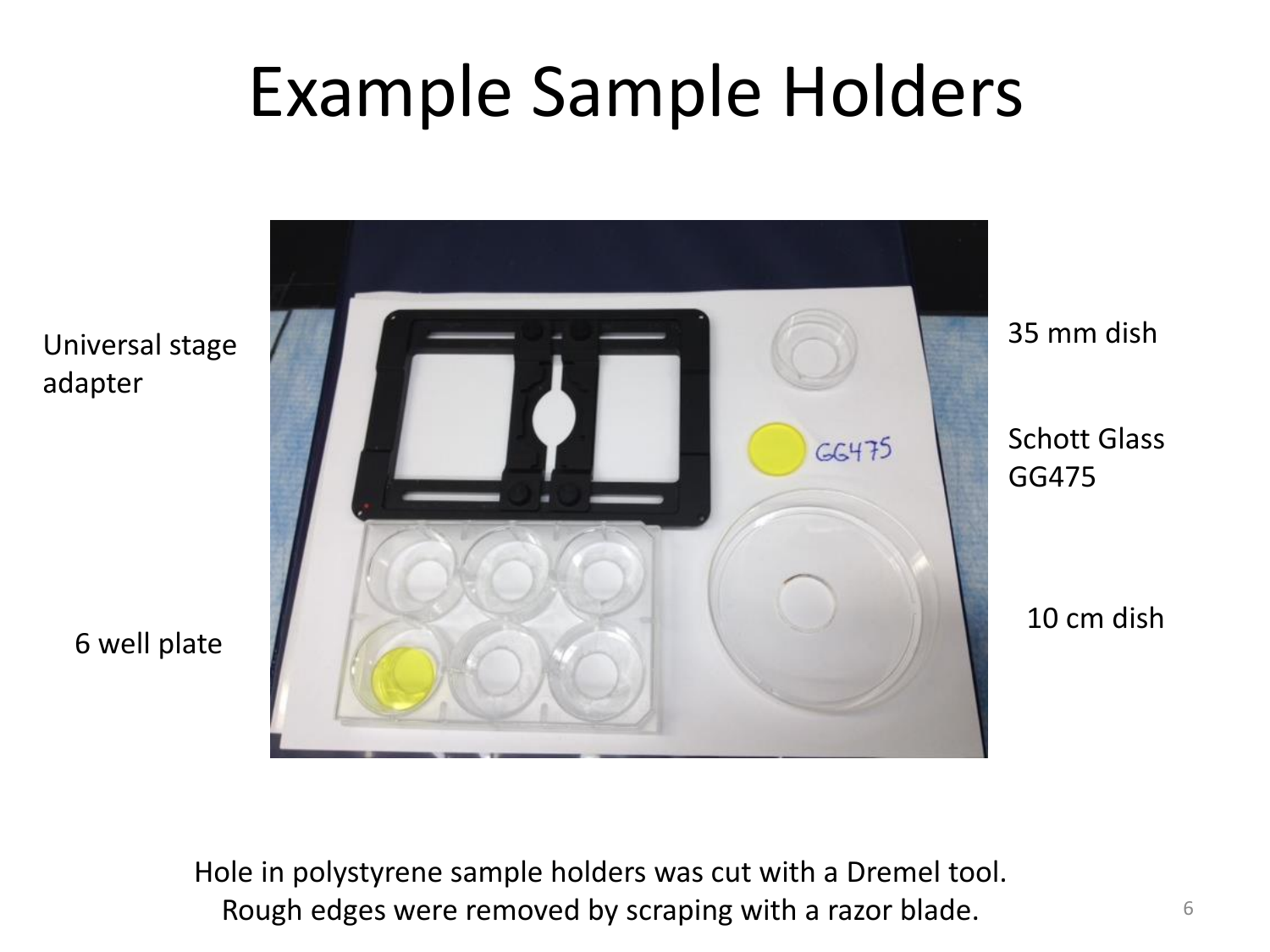## Step 3: Install and Start MicroManager

(skip this step if you already run MicroManager)

- Turn on camera and microscope. Set microscope filters to FITC (or similar filter set) and place 10x objective under specimen location.
- Install MicroManager using instructions at the MicroManager website [http://www.micro-manager.org/wiki/Micro-Manager\\_User%27s\\_Guide#Installation](http://www.micro-manager.org/wiki/Micro-Manager_User)).
- Start MicroManager.
- Configure MicroManager to control your microscope camera
	- If you have not previously installed MicroManager:
		- Tools > Hardware Configuration Wizard > Create new configuration
		- Select the camera and press Add
		- Accept the remainder of settings using defaults values
- Place fluorescent glass on the microscope stage
- Test microscope operation by starting live acquisition and make sure you can capture fluorescent images of the Schott glass. TURN OFF LIVE ACQUISITION MODE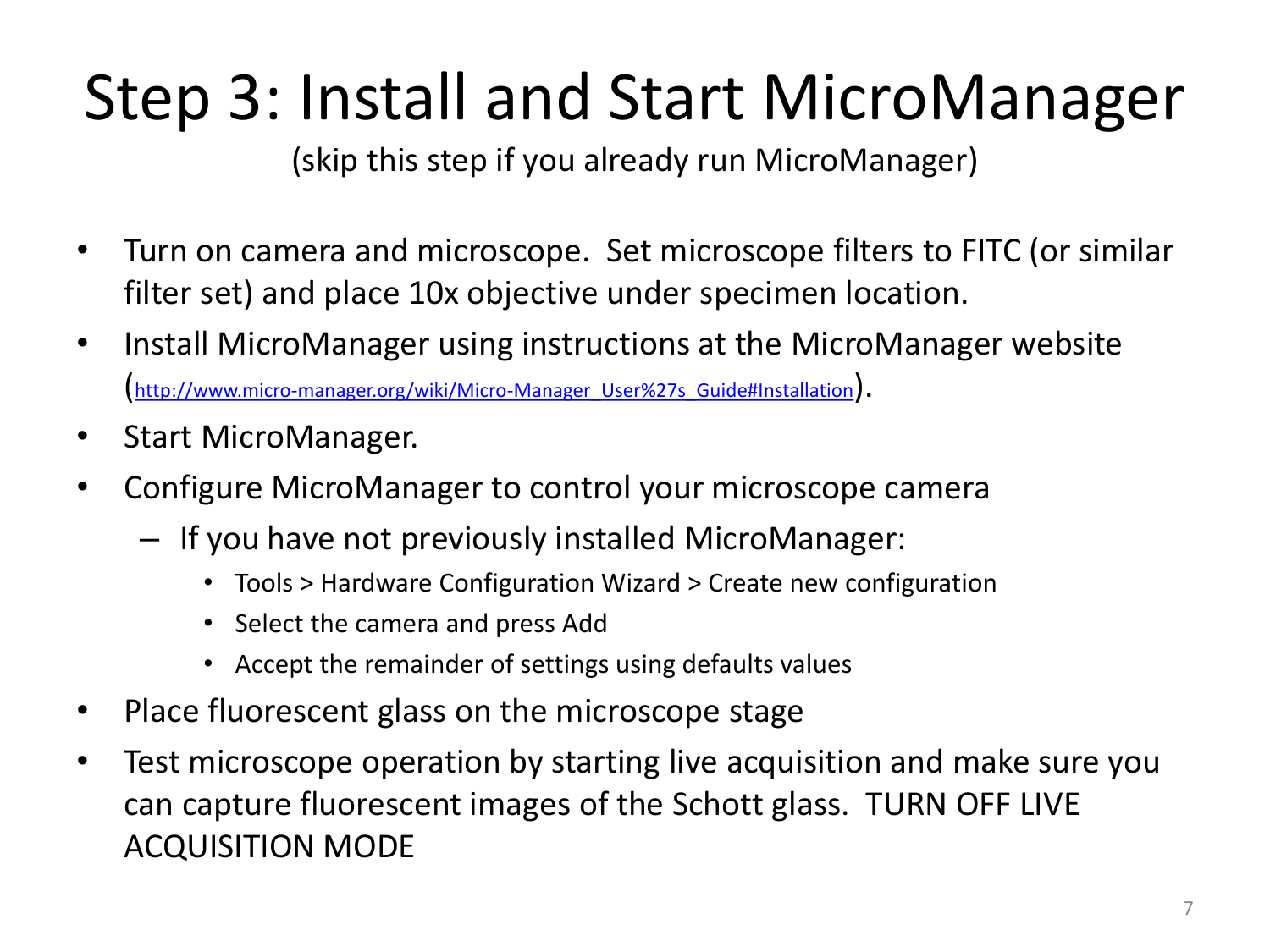#### Step 4: Install and Run Benchmarking Script

- From MicroManager menu
	- Tools > Scrip Panel > Open (Microscope\_Performance\_v1.1.bsh)
	- Run Microscope Performance v1.0.bsh  $-10 \times$ Add | Remove  $\overline{\mathbf{p}_{\text{init}}}$ Ston New Open Save Save As Help Script-Shortcuts Performance Script. \* This script measures the performance parameters of a fluorescence microscope.. Tt returns the detection threshold, saturation, linear range of detection and . intensity calibration. These parameters can be used to benchmark a microscope.. authors: Elianna Bier - Augsburg College (Minneapolis, MN). Heather Moosher . Michael Halter - MIST (Gaithersburg, MD). contact: . Michael Halter, Ph.D..  $N. I. S. T.$ . 100 Bureau Drive, Stop 8313. Gaithersburg, MD 20899-8313. Phone: 301-975-4195 | Fax: 301-975-8246. michael.halter@nist.gov. **BeanShell** 2.0b4 - by Pat Niemeyer (pat@pat.net)  $bsh$  % Line 57: general error : double Spatial Calib = ( 1 / options .getNextNumber ( ) ) ^ 2 bsh % Line 57: run-time error :  $1 > = 1$  $hsh$   $\frac{6}{3}$ Line 57: run-time error :  $1$  >= 1 bsh % Line 57: run-time error :  $1$  >= 1  $bsh$   $%$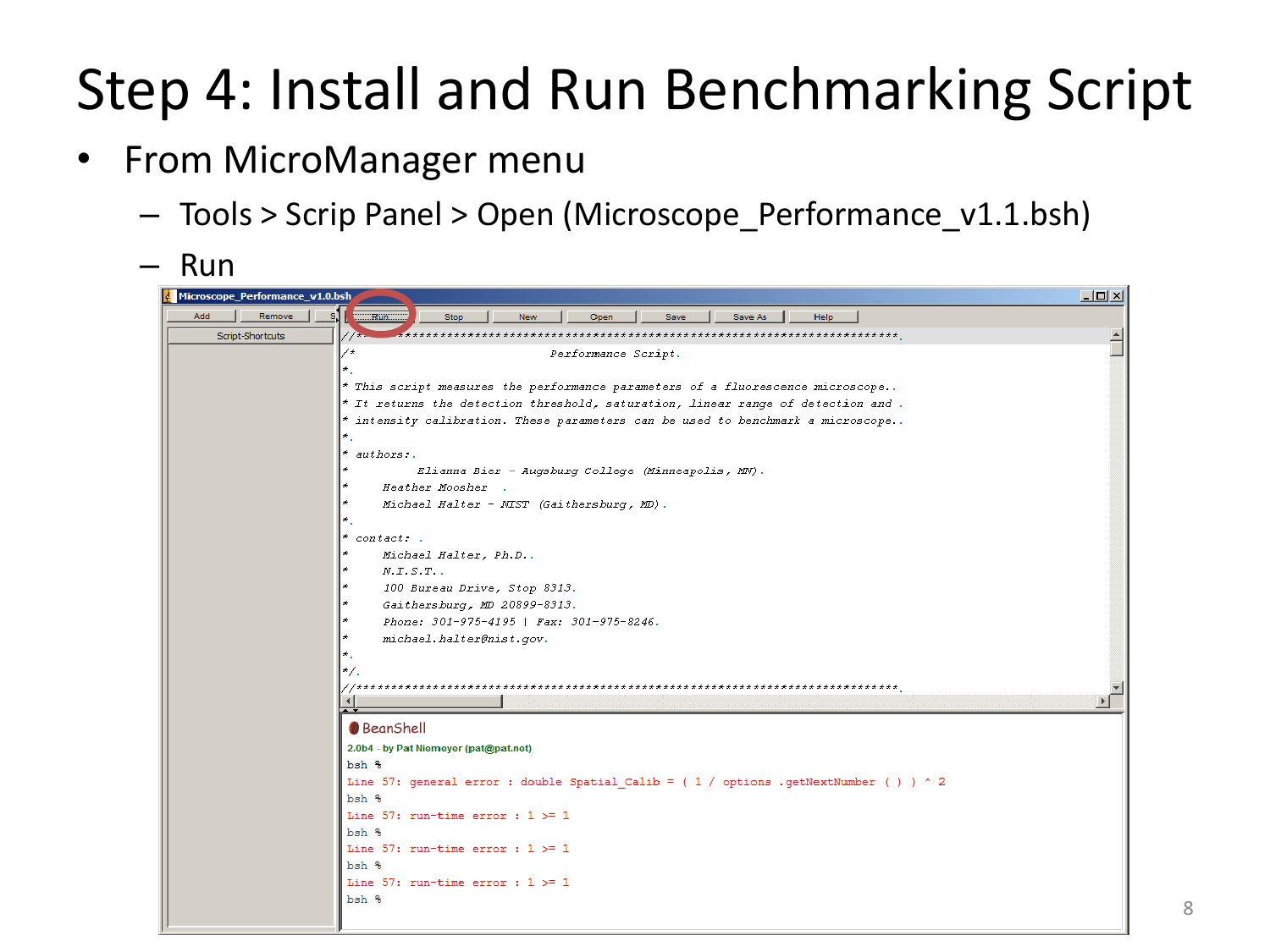# Step 5a: Data Display and Spatial Calibration Window

- Click Data Display checkbox.
- If the spatial calibration is known, the value can be entered in text box. If not, check the box indicating that you will generate a calibration.
- Press OK.

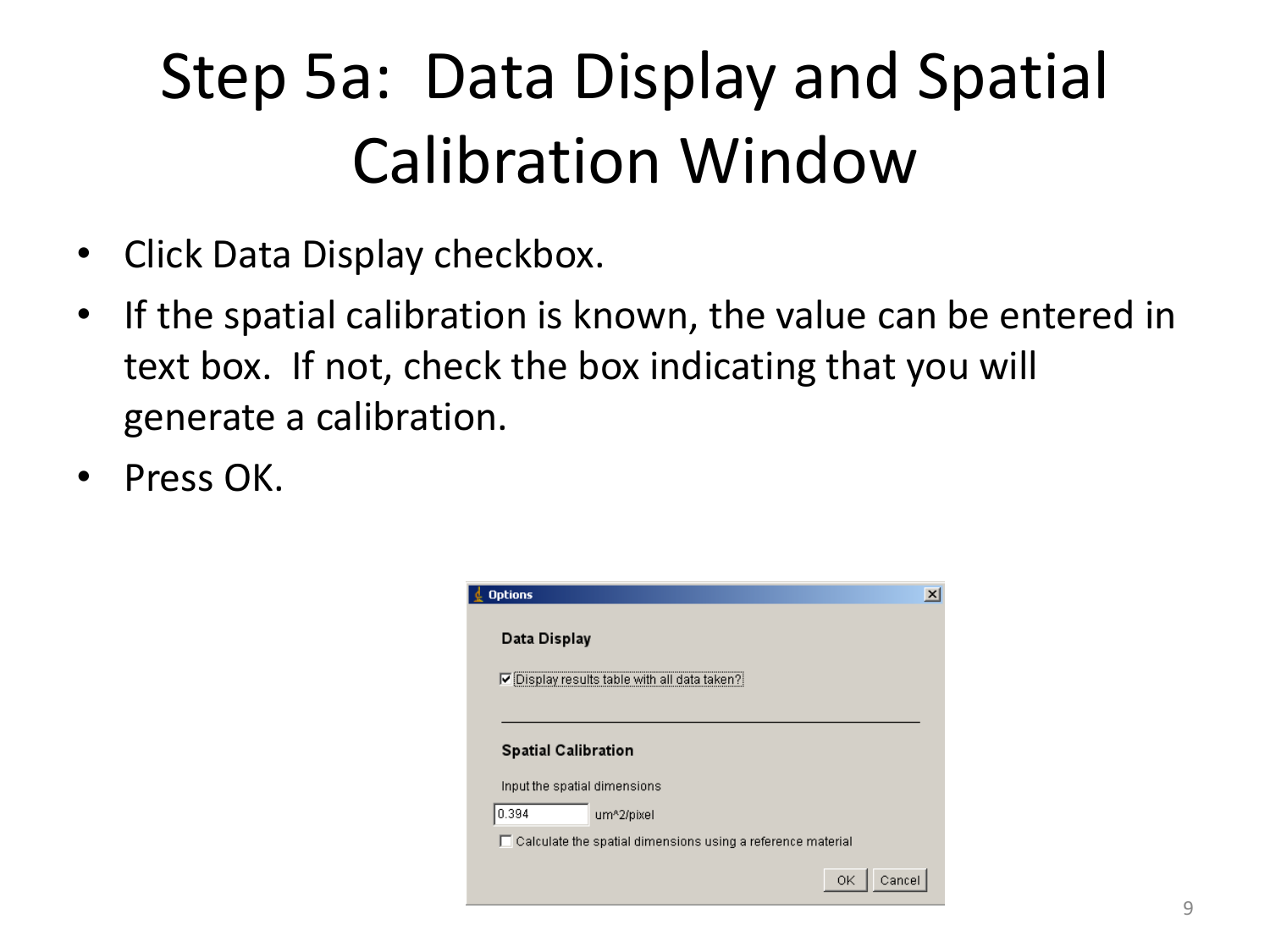# Step 5b. Spatial Calibration

- Place the spatial calibration slide on the stage and focus. Then, press OK.
- Draw a line between two calibration points then click OK.
- In the next dialog input the distance of the line in micrometers

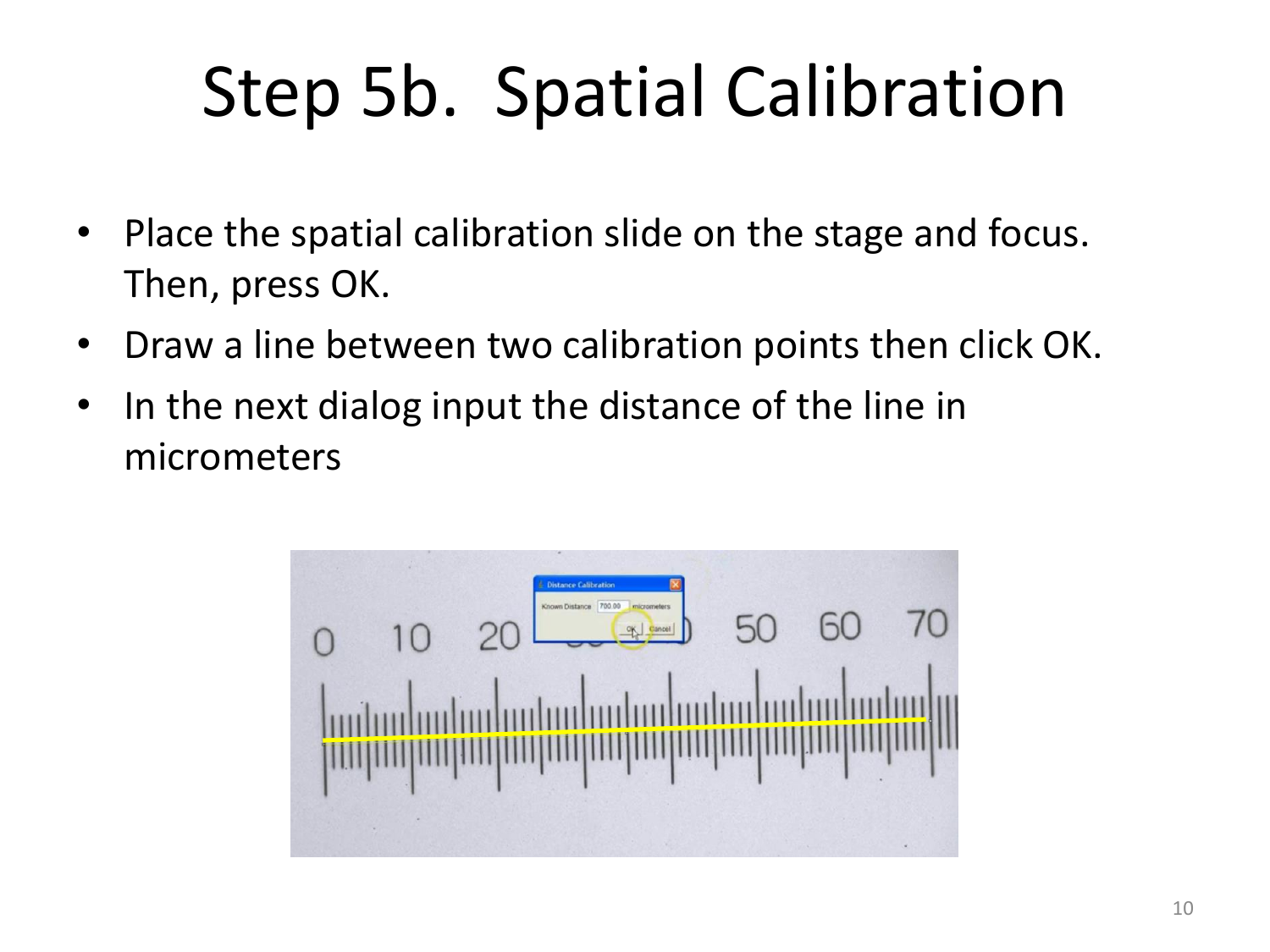#### Step 6. Insert Fluorescent Glass Sample and Focus

- Place the sample holder and glass reference material on the sample stage.
- Set the focus
- 1. Move the stage so that the edge of the fluorescent glass in in the field of view.
- 2. Focus on the edge of the fluorescent materials proximal to the microscope objective.
- 3. Move the stage to a position where the field of view is filled with the fluorescent reference material.



• Click 'OK' on the open dialog box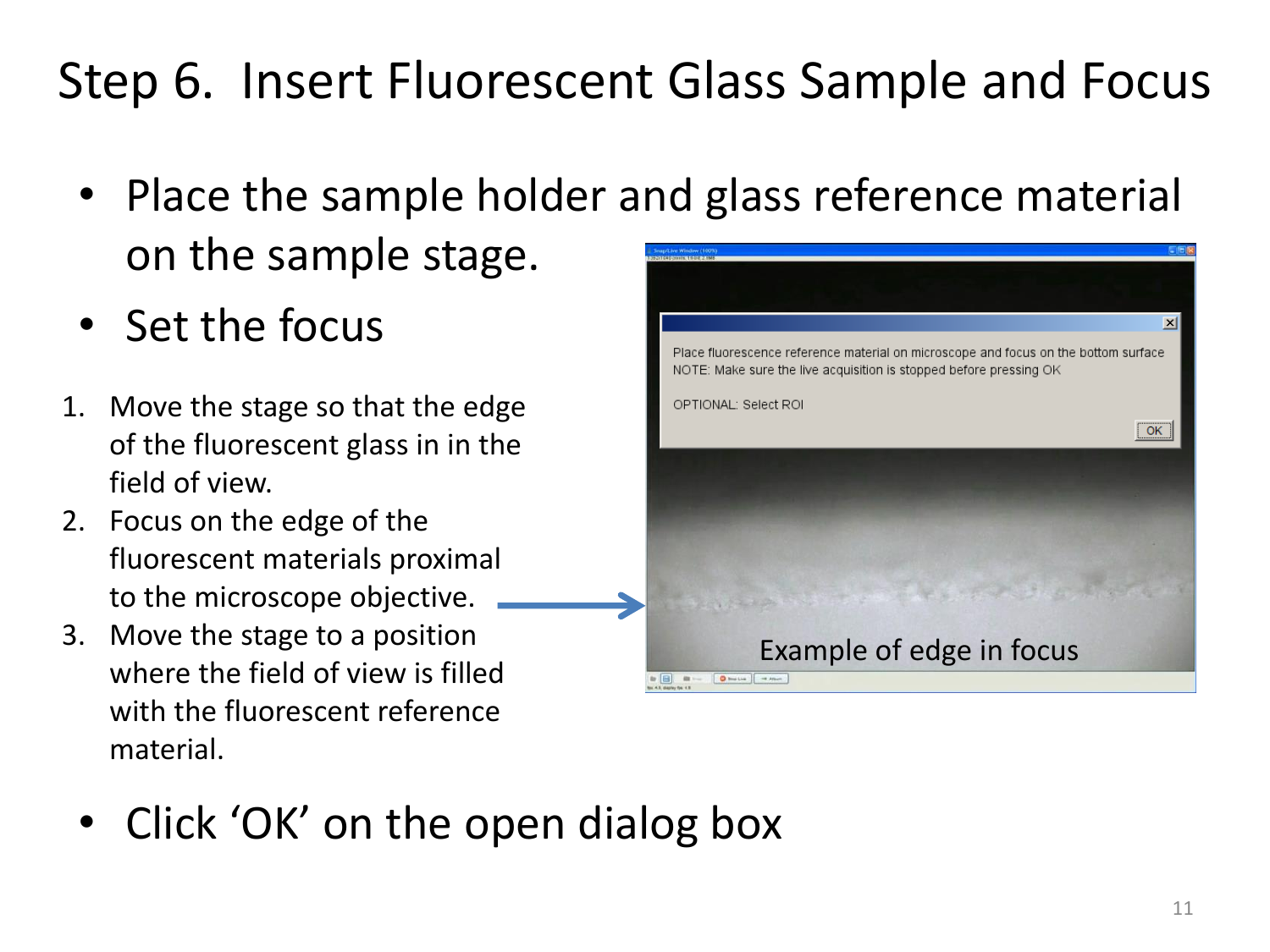# Step 7: Setting up background fluorescence measurement

- Carefully remove Schott glass from the sample holder and store in a safe place
- Make no other changes to the microscope system and click 'Ok' in the open dialog box

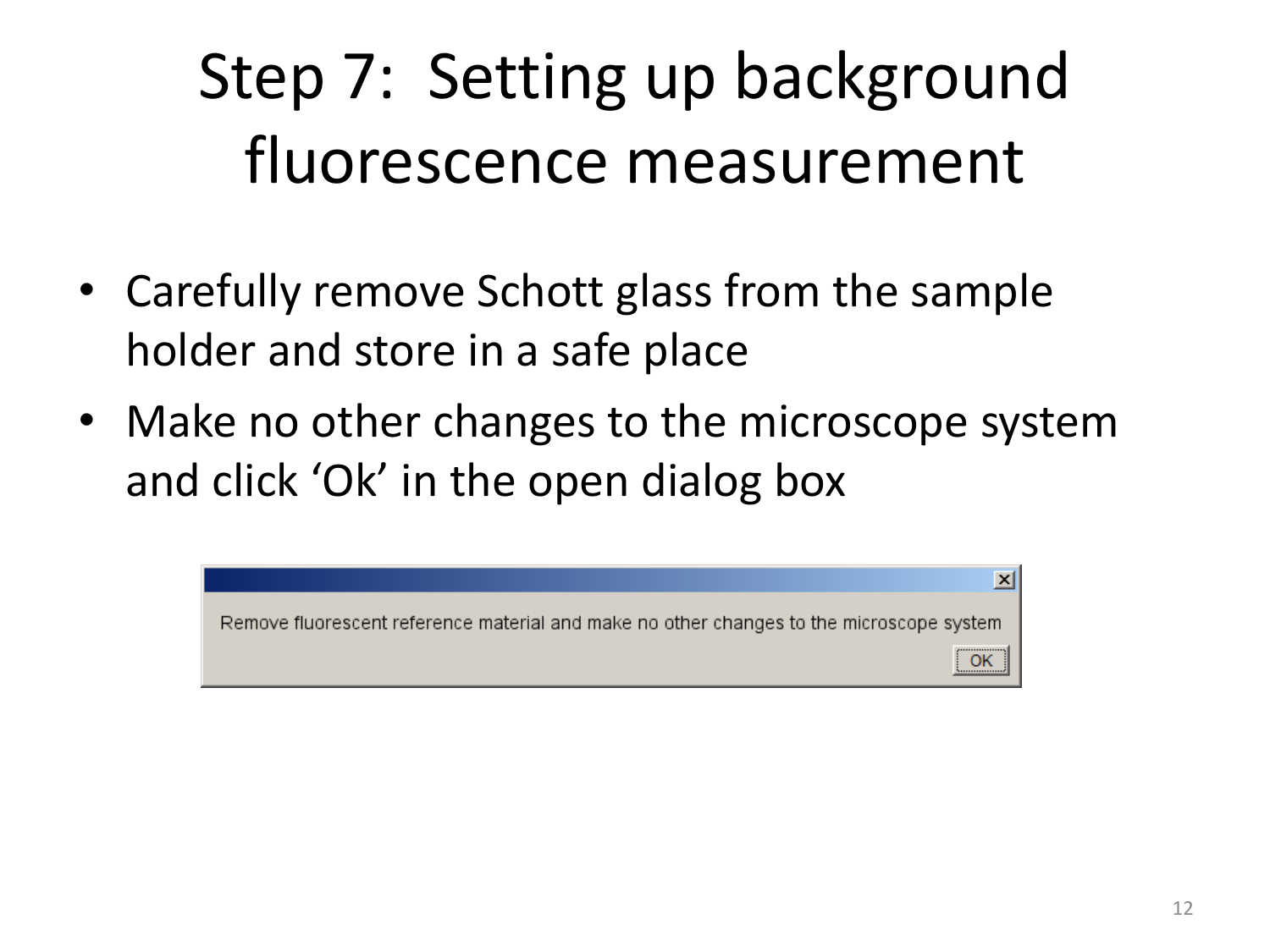#### Step 8: Charting

- Copy the data from the Benchmark Performance Parameters table of results
	- Ctrl-A to select all
	- Ctrl-C to copy

| Parameters                                       | Value     |  |
|--------------------------------------------------|-----------|--|
| Detection Threshold (ms)                         | 0.2072    |  |
| Saturation (ms)                                  | 2560.0000 |  |
| Linear Dynamic Range(log[Sat /Detect Thresh.])   | 4.0918    |  |
| Mean Intensity at Saturation (ADU)               | 2689.7322 |  |
| Slope Intensity vs Exposure (counts/ms)          | 1.0050    |  |
| Intercept Intensity vs Exposure(counts)          | 125.0711  |  |
| Slope of Background (counts/ms)                  | 0.0041    |  |
| Slope of Variance vs. Intensity (ratio)          | 0.1561    |  |
| Intercept of Variance vs Exposure (counts/pixel) | 5.3440    |  |
| Intensity Calibration (ADU/10um*2*ms)            | 25,4037   |  |
| Spatial Calibration (um*2/pixel) - User Defined  | 0.3940    |  |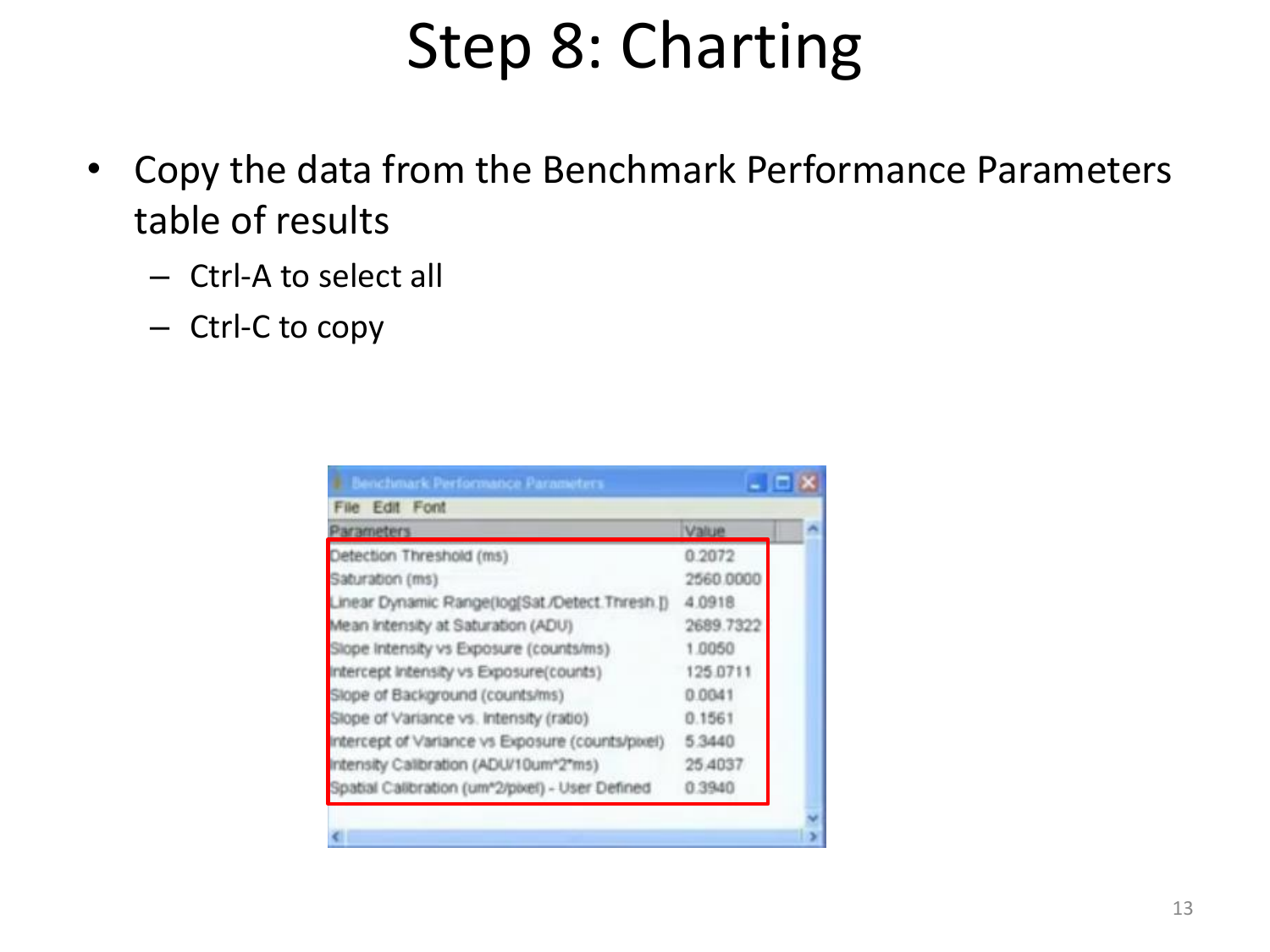### Step 8: Charting

- Open Charting Template in Excel
	- If using for the first time, delete example data from the Charting Template
- Paste the Benchmark Performance Parameters into the appropriate column
- You will need to remove the column with the parameter descriptions that is automatically copied from the MicroManager results table.

|                                                                              |                     |                                          |                                                                               |                                            |                     |                                                         |                           | Add Date and User Name with           |
|------------------------------------------------------------------------------|---------------------|------------------------------------------|-------------------------------------------------------------------------------|--------------------------------------------|---------------------|---------------------------------------------------------|---------------------------|---------------------------------------|
| $\mathbb{X} \mid \mathbb{H} \mid \mathbb{I}$ , $\mathbb{C} \cdot \mathbb{I}$ |                     | AutoCharting_v1.0.xlsx - Microsoft Excel |                                                                               |                                            |                     |                                                         |                           |                                       |
| File<br>Insert<br>Page Lavout                                                | Data<br>Review      | View<br>Developer                        | Add-Ins                                                                       |                                            |                     |                                                         | $\circ$ $\bullet$ $\circ$ | each set of benchmark data.           |
| Calibri<br>$-11$<br>la.                                                      |                     | Wrap Text                                | General                                                                       |                                            |                     | Σ<br>i∾Tnsert ×                                         | m                         |                                       |
| Paste<br>$\mathbf{R}$                                                        |                     | <b>EXEMPTED &amp; Center *</b>           | $+0.00$<br>-S<br>$-9/2$                                                       | Conditional<br>Format                      | Cell                | <b>Delete</b><br>Sort & Find &<br>Format *              |                           |                                       |
| Clipboard 5<br>Font                                                          | Alianmen            |                                          | Numbe                                                                         | Formatting * as Table * Styles *<br>Styles |                     | $\mathcal{Q}^+$<br>Filter * Select *                    |                           |                                       |
| $f_x$ Date<br>$-$ ( $-$                                                      |                     |                                          |                                                                               |                                            |                     |                                                         |                           | Delete example data                   |
| A1                                                                           |                     |                                          |                                                                               |                                            |                     |                                                         |                           |                                       |
| Δ                                                                            |                     |                                          |                                                                               |                                            |                     |                                                         |                           |                                       |
| Date                                                                         | $1 - Jan$           | $2-$ Jan                                 | $3 - Ian$                                                                     | $4$ -lan                                   | 5-Jan               | $6 - Jan$                                               |                           |                                       |
| 2 User Name                                                                  | Example data        | <b>Example data</b>                      | Example data                                                                  | Example data                               | <b>Example data</b> | Example data                                            |                           |                                       |
| 3 Detection Threshold (ms)                                                   | 07447.5524541       | 0.435271176                              | 0.439247588                                                                   | 0.438573329                                | 0.425179791         | 0.434546884                                             |                           |                                       |
| 4 Saturation (ms)                                                            | 9954.67217          | 9316.659776                              | 9601.987597                                                                   | 9493.002067                                | 9031.331955         | 9493.002067                                             |                           |                                       |
| 5 Linear Dynamic Range (log([Sat./Detect.Threshl])                           | 4.34737481          | 4.330500328                              | 4.339651755                                                                   | 4.335361358                                | 4.327179191         | 4.339366935                                             |                           |                                       |
| 6 Intensity Calibration (ADU/10um^2*ms)                                      | 6.514612201         | 7.245079684                              | 7.012057027                                                                   | 7.04017934                                 | 7.441917357         | 6.728383013                                             |                           | Record new Benchmark Performance      |
| 7 Mean Intensity at Saturation (ADU)                                         | 2674.169722         | 2627.080495                              | 2617.530198                                                                   | 2625.022237                                | 2563.622942         | 2645.950423                                             |                           |                                       |
| 8 Slope Intensity vs. Exposure (counts/ms)                                   |                     |                                          |                                                                               |                                            |                     |                                                         |                           |                                       |
| 9 Intercept Intensity vs. Exposure(counts)                                   |                     |                                          |                                                                               |                                            |                     |                                                         |                           | Parameters in appropriate column.     |
| 10 Slope of Background (counts/ms)                                           |                     |                                          |                                                                               |                                            |                     |                                                         |                           |                                       |
| 11 Slope of Variance vs. Intensity (ratio)                                   |                     |                                          |                                                                               |                                            |                     |                                                         |                           |                                       |
| 12 Intercept of Variance vs. Exposure (counts/pixel)                         |                     |                                          |                                                                               |                                            |                     |                                                         |                           |                                       |
| 13 Spatial Calibration (um^2/pixel)                                          |                     |                                          |                                                                               |                                            |                     |                                                         |                           |                                       |
|                                                                              |                     |                                          |                                                                               |                                            |                     |                                                         |                           |                                       |
| <b>Summary Statistics</b><br><b>Detection Threshold (ms)</b>                 | Mean<br>0.436695602 | Mean<br>0.436695602                      | Mean + 3*StdDev Mean + 3*StdDev Mean - 3*StdDev Mean - 3*StdDev<br>0.45844996 | 0.45844996                                 | 0.414941244         | 0.414941244                                             |                           |                                       |
| Saturation (ms)                                                              | 9481.77594          | 9481.77594                               | 10400.08655                                                                   | 10400.08655                                | 8563.465328         | 8563.465328                                             |                           |                                       |
| Linear Dynamic Range (log([Sat./Detect.Threshl])                             | 4.336572398         | 4.336572398                              | 4.358228705                                                                   | 4.358228705                                | 4.31491609          | 4.31491609                                              |                           |                                       |
| Intensity Calibration (ADU/10um^2*ms)                                        | 6.997038104         | 6.997038104                              | 8.006785891                                                                   | 8.006785891                                | 5.987290316         | 5.987290316                                             |                           |                                       |
| Mean Intensity at Saturation (ADU)                                           | 2625.562669         | 2625.562669                              | 2735.232693                                                                   | 2735.232693                                | 2515.892646         | 2515.892646                                             |                           |                                       |
|                                                                              |                     |                                          |                                                                               |                                            |                     |                                                         |                           | Data and statistics used for charting |
|                                                                              |                     |                                          |                                                                               |                                            |                     |                                                         |                           |                                       |
| 23                                                                           |                     |                                          |                                                                               |                                            |                     |                                                         |                           |                                       |
| 24                                                                           |                     |                                          |                                                                               |                                            |                     |                                                         |                           | (DO NOT CHANGE).                      |
| 25                                                                           |                     |                                          |                                                                               |                                            |                     |                                                         |                           |                                       |
| 26                                                                           |                     |                                          |                                                                               |                                            |                     |                                                         |                           |                                       |
| 27                                                                           |                     |                                          |                                                                               |                                            |                     |                                                         |                           |                                       |
| 28                                                                           |                     |                                          |                                                                               |                                            |                     |                                                         |                           |                                       |
| 29                                                                           |                     |                                          |                                                                               |                                            |                     |                                                         |                           |                                       |
| 30                                                                           |                     |                                          |                                                                               |                                            |                     |                                                         |                           |                                       |
| 31                                                                           |                     |                                          |                                                                               |                                            |                     |                                                         |                           |                                       |
| 32                                                                           |                     |                                          |                                                                               |                                            |                     |                                                         |                           | Each Chart is automatically updated   |
| 33                                                                           |                     |                                          |                                                                               |                                            |                     |                                                         |                           |                                       |
| 34                                                                           |                     |                                          |                                                                               |                                            |                     |                                                         |                           | and stored as separate Excel Chart    |
| 35                                                                           |                     |                                          |                                                                               |                                            |                     |                                                         |                           |                                       |
| 36                                                                           |                     |                                          |                                                                               |                                            |                     |                                                         |                           |                                       |
| 37                                                                           |                     |                                          |                                                                               |                                            |                     |                                                         |                           | Sheet.                                |
| 38                                                                           |                     |                                          |                                                                               |                                            |                     |                                                         |                           |                                       |
| 39                                                                           |                     |                                          |                                                                               |                                            |                     |                                                         |                           |                                       |
| 40                                                                           |                     |                                          |                                                                               |                                            |                     |                                                         |                           |                                       |
| II + ▶ H Performance Paramet rs Detection Threshold                          | Saturation          | Intensity Calibration                    | Mean_Int_at_Sati 4                                                            |                                            |                     |                                                         |                           | 14                                    |
| <b>Ball</b><br>Ready                                                         |                     |                                          |                                                                               |                                            |                     | $\boxed{1}$ $\boxed{1}$ $\boxed{1}$ $100\%$ $\boxed{0}$ | -0-<br>Ð                  |                                       |
|                                                                              |                     |                                          |                                                                               |                                            |                     |                                                         |                           |                                       |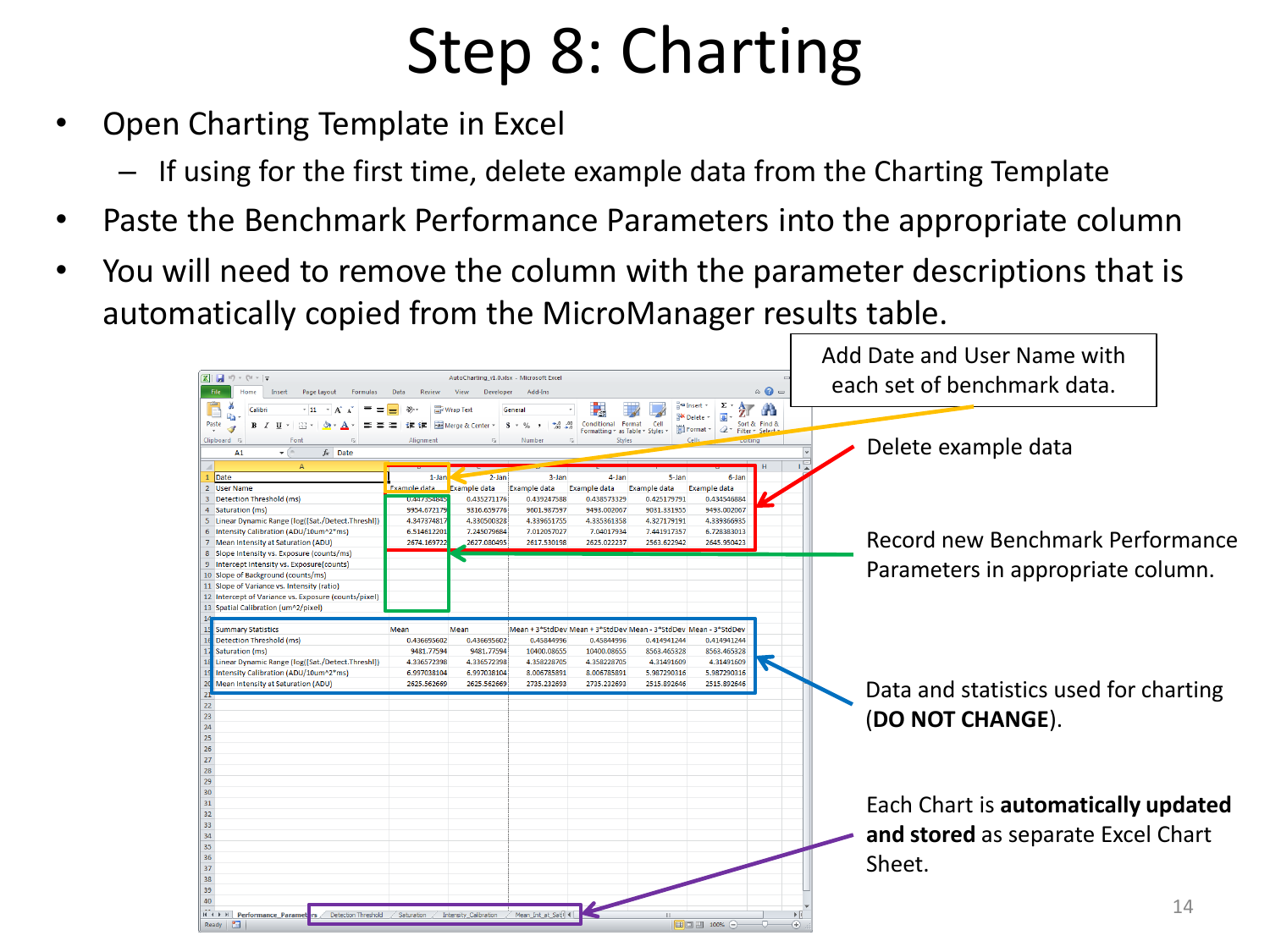#### Step 8: Charting

- **Detection Threshold**, **Saturation**, **Intensity Calibration**, and **Mean Intensity at Saturation** are critical metrics that should be charted to ensure nominal microscope operation.
- Each plot should **automatically update** when new numbers are recorded.
- Save Excel file with charting data. Plots should be **printed each time new data is entered** for evaluating the microscope performance.

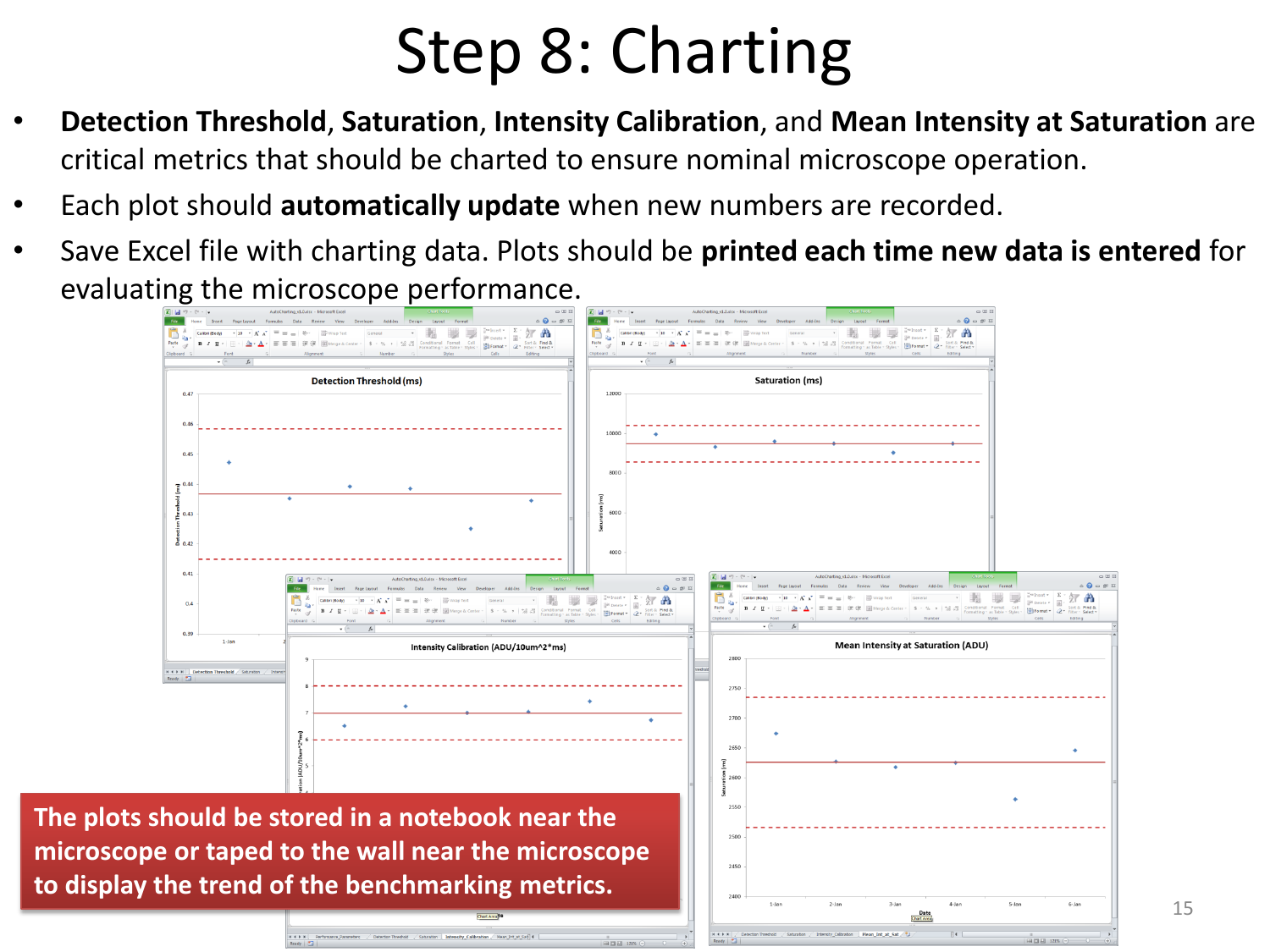# Brief Definitions of Charted Parameters

- **Detection Threshold<sup>1</sup>:** This is a measure of the sensitivity of your microscope to detecting low levels of light. It is the shortest possible exposure time when the SNR of fluorescence emitted from the glass is greater than or equal to 3.
- **Saturation<sup>1</sup>**: This is a measure of when your detector response becomes nonlinear. It is the exposure time at which the pixel variance plotted against intensity becomes non-linear.
- **Intensity Calibration<sup>1</sup>:** This can be used to calibrate for day-to-day variations on your microscope. It is the counts/(10  $\mu$ m<sup>2</sup>  $\times$  s) detected from the fluorescent glass used as a reference.
- **Mean Intensity at Saturation<sup>1</sup> :** This is a measure of when your detector response becomes non-linear. Similar to "Saturation", but provided in units of "counts" on the detector. In general, intensity measurements should be below this value to remain in the linear range.

16  $1$ A more in-depth description of these parameters and how they are determined is available in the publication, "Performance Benchmarking and Intensity Calibration of a Widefield Fluorescence Microscope Using Fluorescent Glass" Cytometry A, in review (2014)